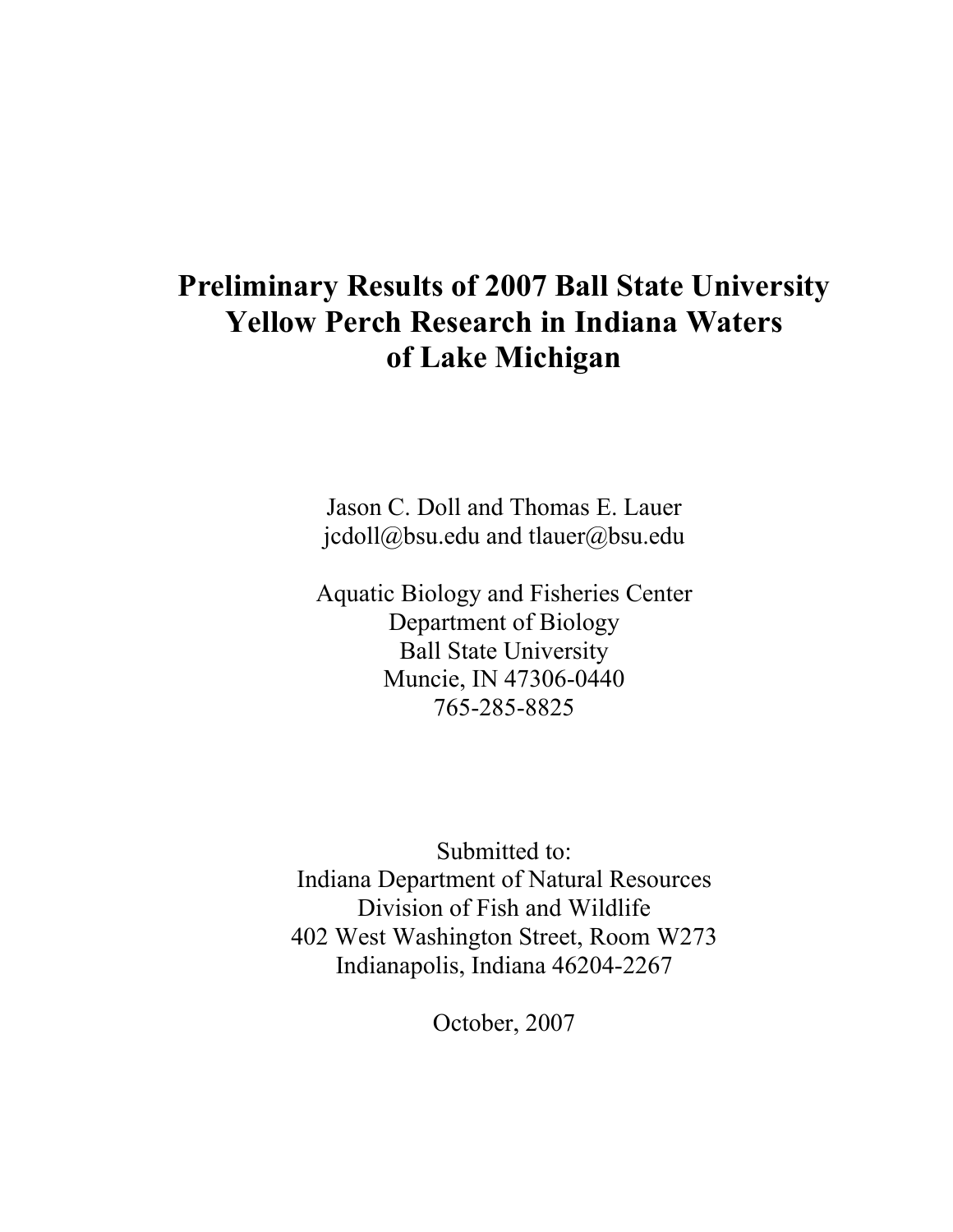### **Foreword**

 This is a brief update on yellow perch population dynamics in Indiana waters of Lake Michigan and near-shore fish community characteristics based on results of 2007 sampling by the Aquatic Biology and Fisheries Center at Ball State University. Data should be considered provisional, as revisions may be made before publication of our progress report due June 30, 2008. The progress report will be more extensive, including data on age and growth, mortality, etc. for 2007. We hope this update, though brief, will be an interesting and useful source of preliminary information to the Indiana Department of Natural Resources and others.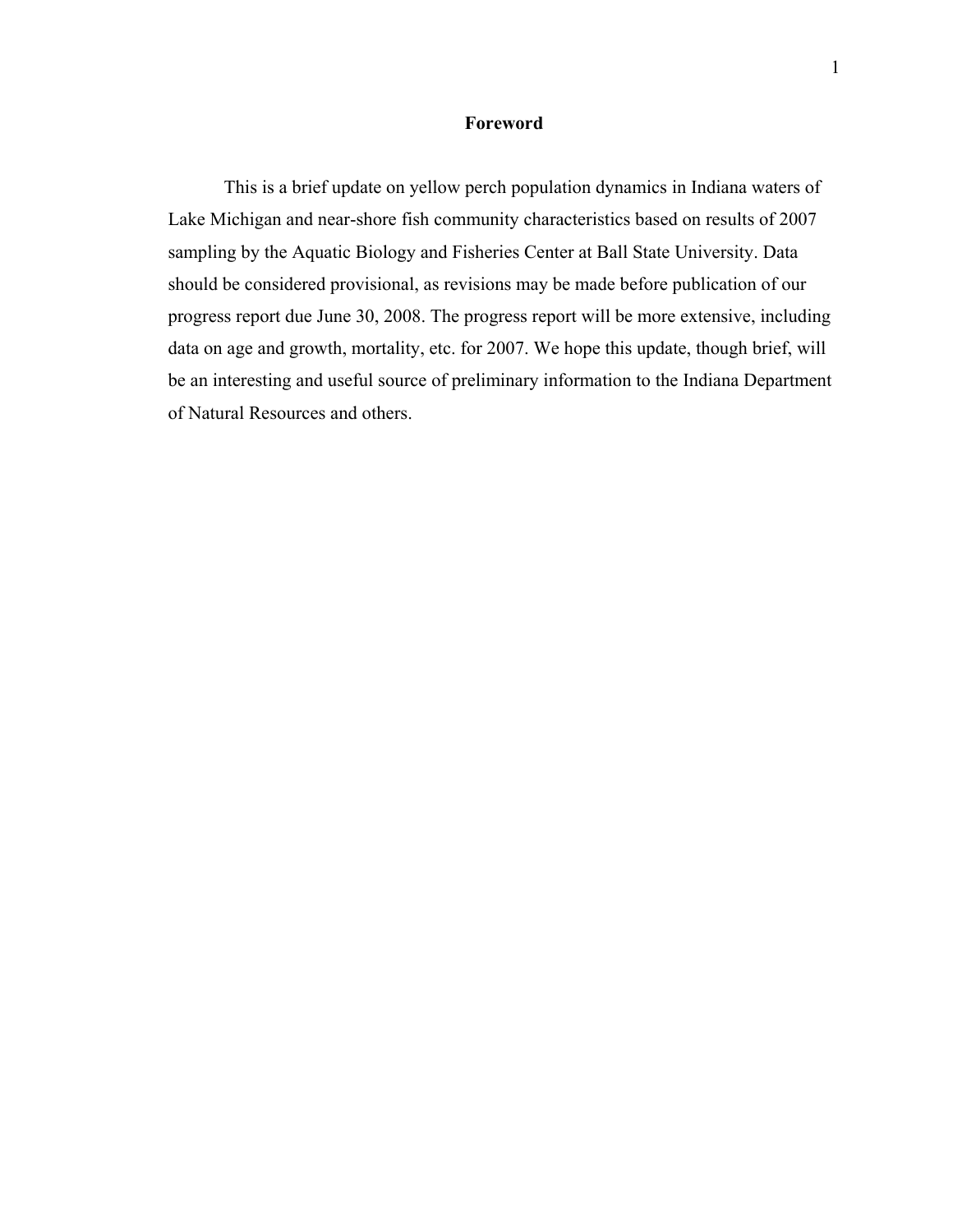Nighttime June to August bottom trawl sampling was conducted along the 5 m contour at three index sites in Indiana waters of Lake Michigan in 2007 (Appendix 1). Additionally, gill net sampling was performed at the 10 m and 15 m depth contours due north from the midpoint of the trawl zone at each site. Sampling methods are described in detail by Lauer and Doll (2007). Sixteen species were sampled in 2007 (Appendix 2).

 Additional sampling was conducted in the spring and fall as part of a Lake Michigan Yellow Perch Task Group experimental lake-wide assessment. Adult yellow perch sampling was conducted on May 14 and 15 using experimental mesh gill nets of the same configuration as the historical index sampling. Gill net sampling was performed at the 10 m and 15 m depth contours at sites M and K. Total effort for spawning assessment was 4 net nights. On September 12 and 13, micromesh gill-nets were used to assess young-of-the-year abundance. Each net was 40 m long and 1.5 m deep, consisting of 4 panels of monofilament webbing 10 m each with stretch mesh sizes 12.5, 16.0, 20.0, and 25.0 mm in that order. Four hour sets were fished at sites M and K at both the 3 m and 5 m depth contours during the day and night with total effort of 8 gill-net lifts. These sampling sites provided two contrasting substrate types, clay ridges (site K) and sand (site M).

 Preliminary results of 2007 trawl sampling are listed in Table 1. Yellow perch and alewives age  $\geq 1$  were separated from age-0 fish based on length-frequency distributions. Trawl catches of yellow perch were highest in June and tailed off to below 100/hr in July and August. Age-0 yellow perch were only collected during the month of August. Alewife catches were highly variable throughout 2007 with at least one catch above 200/hr each month.

The 2007 trawl CPUE of yellow perch age  $\geq 1$  continued a significant downward trend in trawl catch the past seven years (ANOVA:  $F=2.69$ ;  $df=6.119$ ;  $P=0.018$ ) (Figure 1). Tukey's pairwise comparisons showed catch in 2007 was significantly lower when compared to the catch in 2005, while other comparisons were not significantly different. Age-2 (2005 year-class) and age-3 (2004 year-class) fish appeared to compose a majority of the 2007 age  $\geq 1$  catch based on length frequency distributions (Figure 2). The 2007 female length frequency ranged from 67 mm to 355 mm and had three major modal points at 80 to 89 mm, 110 to 119 mm, and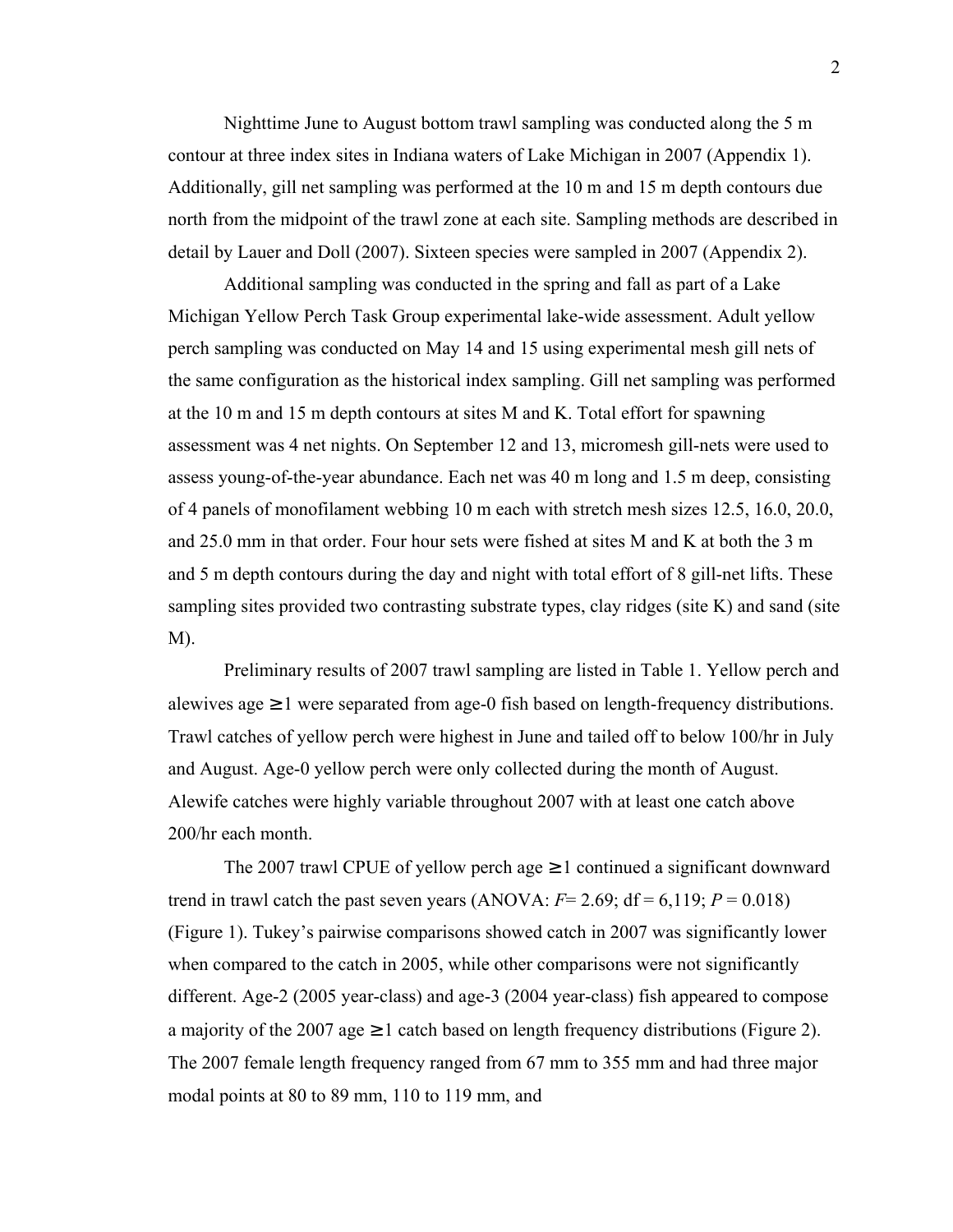|                 |      | <b>YEP</b>     | <b>YEP</b>       | <b>ALE</b>          |
|-----------------|------|----------------|------------------|---------------------|
| Date            | Site | $age \geq 1$   | age 0            | $\text{age} \geq 1$ |
| 6/6/2007        | G    | 37             | $\overline{0}$   | 248                 |
| 6/11/2007       | M    | 381            | $\overline{0}$   | 104                 |
| 6/12/2007       | K    | 154            | $\boldsymbol{0}$ | 62                  |
| 6/19/2007       | K    | 215            | $\overline{0}$   | 89                  |
| 6/20/2007       | G    | 40             | $\boldsymbol{0}$ | 232                 |
| 6/21/2007       | M    | 292            | $\overline{0}$   | 20                  |
| 7/5/2007        | G    | 12             | $\overline{0}$   | 75                  |
| 7/9/2007        | K    | 23             | $\overline{0}$   | 236                 |
| 7/10/2007       | M    | 13             | $\overline{0}$   | 96                  |
| 7/16/2007       | K    | 92             | $\boldsymbol{0}$ | 55                  |
| 7/17/2007       | G    | 37             | $\overline{0}$   | 44                  |
| 7/23/2007       | M    | $\overline{2}$ | $\overline{0}$   | 58                  |
| 8/1/2007        | G    | 15             | 304              | 214                 |
| 8/2/2007        | M    | 23             | $\mathbf{1}$     | 6                   |
| 8/6/2007        | K    | 27             | 34               | 67                  |
| 8/17/2007       | M    | 14             | 26               | 6                   |
| 8/18/2007       | G    | 22             | 226              | 41                  |
| 8/19/2007       | K    | 37             | 20               | 9                   |
| Total           |      | 1436           | 611              | 1662                |
| Minimum         |      | 2              | $\boldsymbol{0}$ | 6                   |
| Maximum         |      | 381            | 304              | 248                 |
| Mean            |      | 80             | 34               | 92                  |
| SD              |      | 109            | 86               | 83                  |
| 2SE             |      | 52             | 40               | 39                  |
| Median          |      | 32             | $\overline{0}$   | 65                  |
| 25th percentile |      | 17             | 0                | 42                  |
| 75th percentile |      | 79             | 15               | 102                 |

Table 1. Preliminary 2007 trawl catches of yellow perch (YEP) and alewives (ALE) at three 5 m contour sites in Indiana waters of Lake Michigan.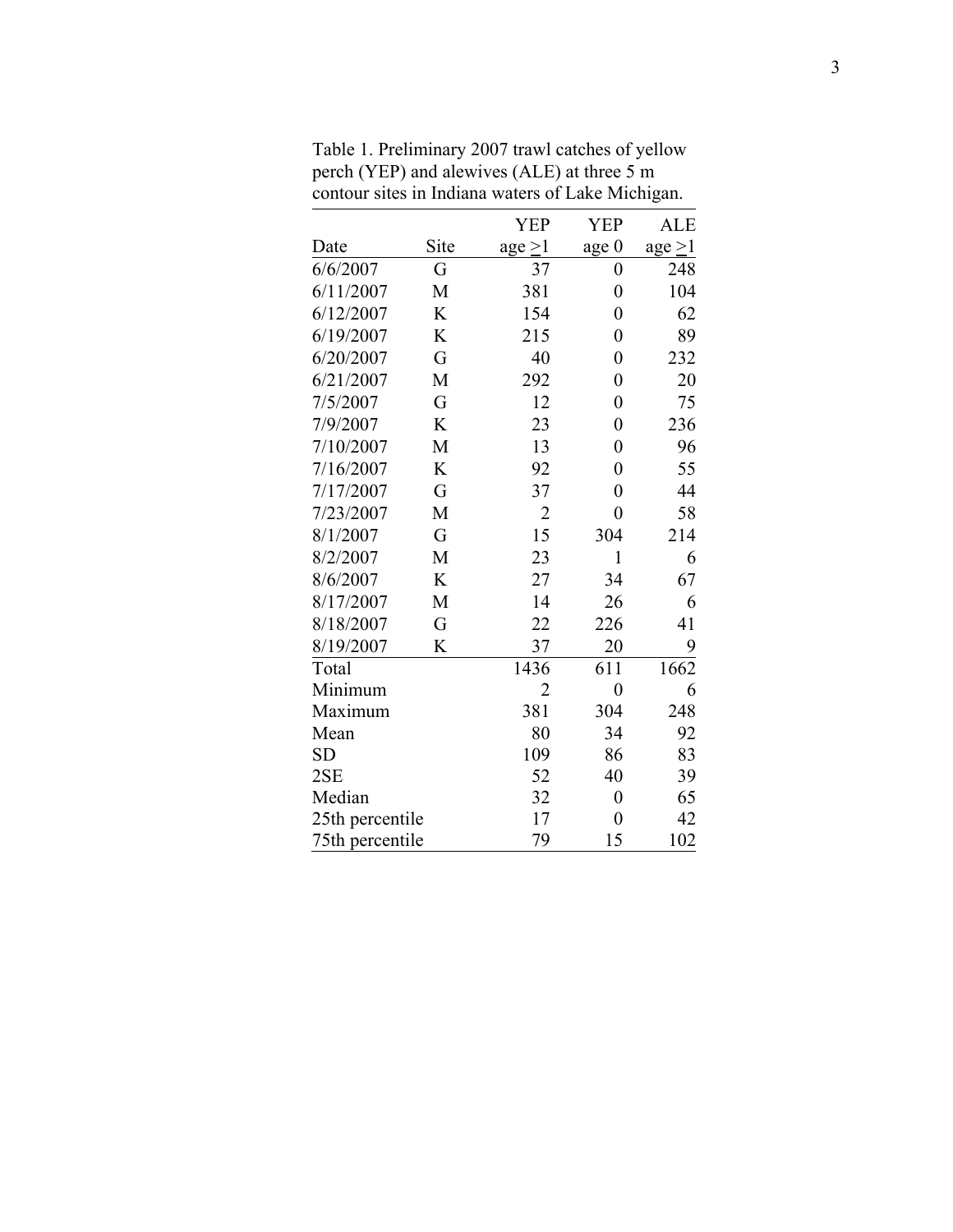

Figure 1. Mean annual trawl CPUE of yellow perch age  $\geq 1$  from pooled sites in Indiana waters of Lake Michigan from 1975 to 2007. Only site K was sampled from 1975 to 1983; 1984 to 1988 data represent pooled sites M and K; and 1989 to 2007 data represent pooled sites M, K, and G. No trawling was conducted in 1982. Error bars for 1983 to 2007 are  $\pm$  2 SE.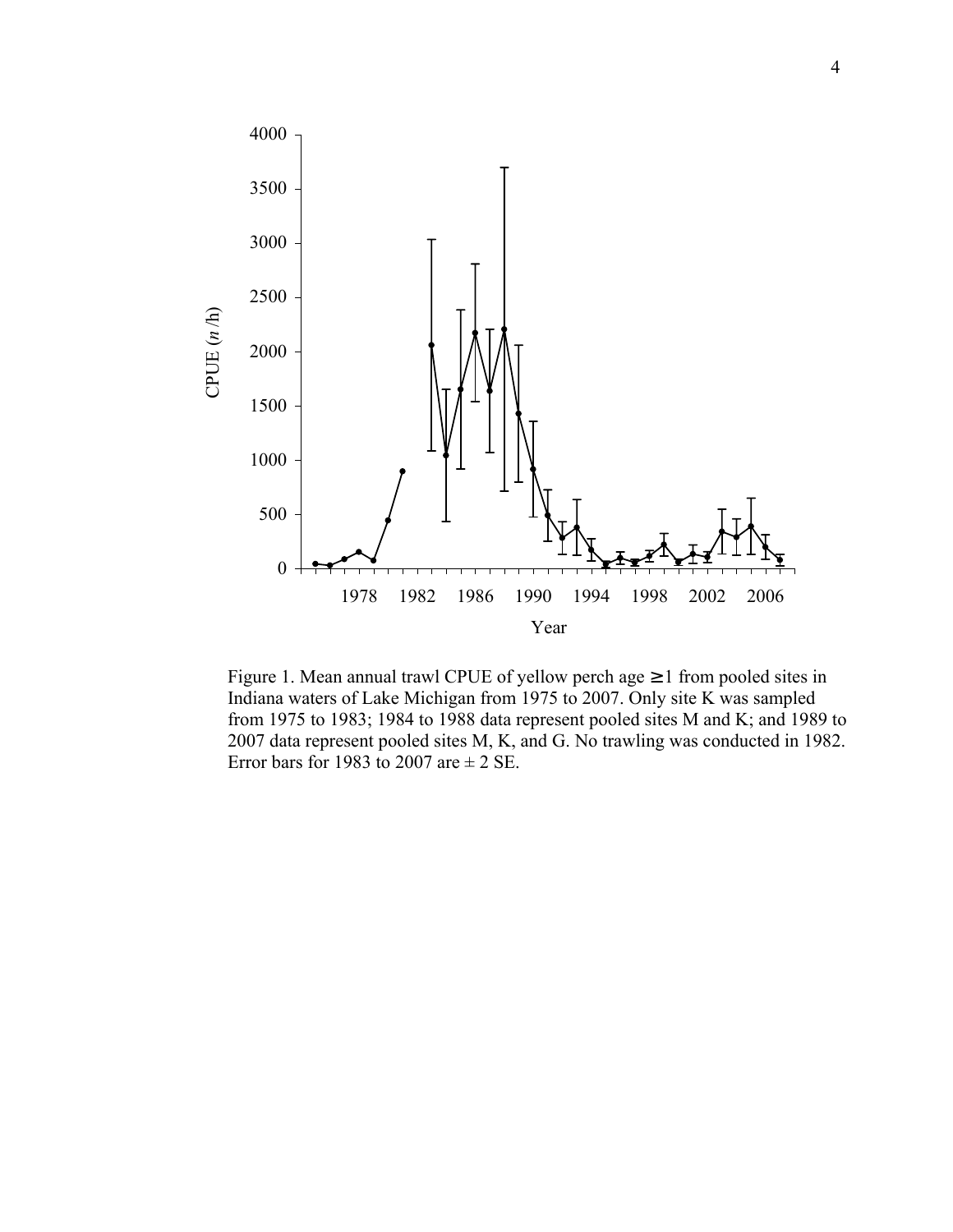

Figure 2. Length frequency distribution of female and male yellow perch age ≥ 1 from June to August trawl catches in Indiana waters of Lake Michigan, 2007.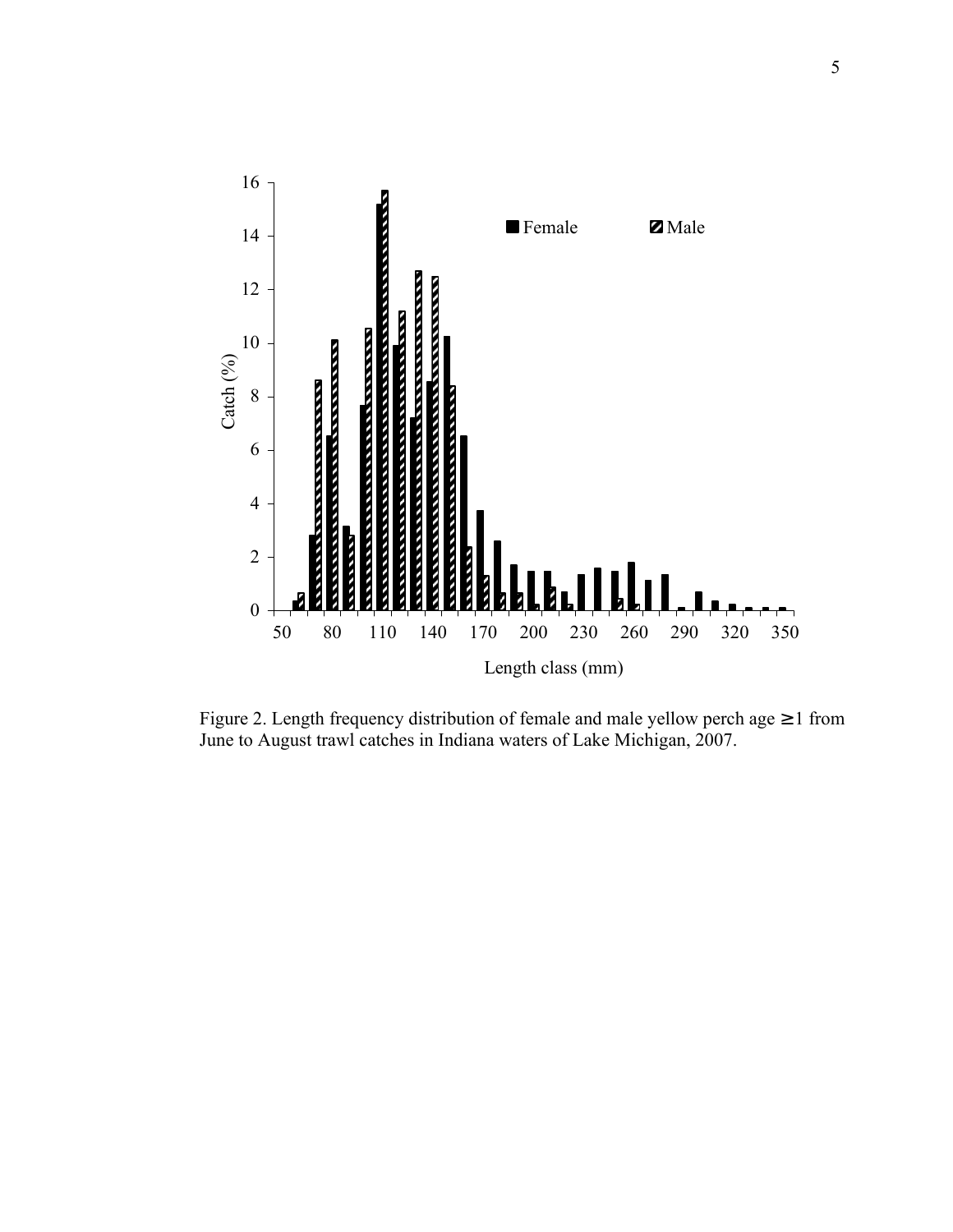150 to 159 mm. Male lengths ranged from 65 to 267 mm and also exhibited three major modal points at 80 to 89 mm, 110 to 119, and 130 to 139 mm. The mean length of females was 147 mm with 50% of females ranging from 113 to 164 mm (Table 2). Mean length of males was 122 mm with 50% of males ranging from 103 to 142 mm.

 The CPUE of age-0 yellow perch in 2007 slightly decreased from the observed abundance in 2006 (Figure 3). This is the lowest observed catch rate since 2001. However, our age-0 trawl CPUE is not a reliable index of recruitment to the stock due to annual variation in catchability. For example, when mean CPUE values were > 10/h, only four years (1991, 1998, 2004, and 2005) were significantly greater than zero.

Total gill-net catch of yellow perch in 2007 decreased approximately 50% from the near record catch of 100/net-night observed in 2006 (Figure 4). The size range of gillnet caught yellow perch was from 178 mm to 361 mm in 2007 (Figure 5). The length frequency distribution shows over 50% of the gill-net catch was  $\geq$  260 mm. Females continued to dominate the gill net catch composing 93% of the total in 2007. The reproductive potential exhibited by the gill-net catch expressed as eggs/net/night using a length-fecundity relationship developed by Lauer et al. (2005) shows an upward trend beginning in 1993 to nearly 2.0 million eggs per hour during 2007 (Figure 6). Although the catch has not yet been aged, based on the 2006 gill-net age-length frequency (Lauer and Doll 2007) it is likely the 2000 and 2001 year classes will be a major part of the gillnet catch.

Alewife trawl CPUE increased slightly from 2006 (Figure 7). Based on lengthfrequency distributions, the 1998 year class (age 9) is no longer a significant portion of the population (Figure 8). A continued decline in abundance in the alewife population could provide the yellow perch population an opportunity to produce large year classes as discussed by Shroyer and McComish (2000). For the yellow perch to produce similar sized year classes as those observed in the 1980s, alewife abundance would likely have to be suppressed even further than the declines observed over the last three years based on the Shroyer and McComish (2000) model.

The spring adult yellow perch sampling yielded a gill-net CPUE of 16/net-night, with quality size  $(>= 200 \text{ mm})$  CPUE of 15/net-night. Lengths of female perch ranged from 190 to 300 mm and males ranged from 190 to 310 mm (Figure 9). Sex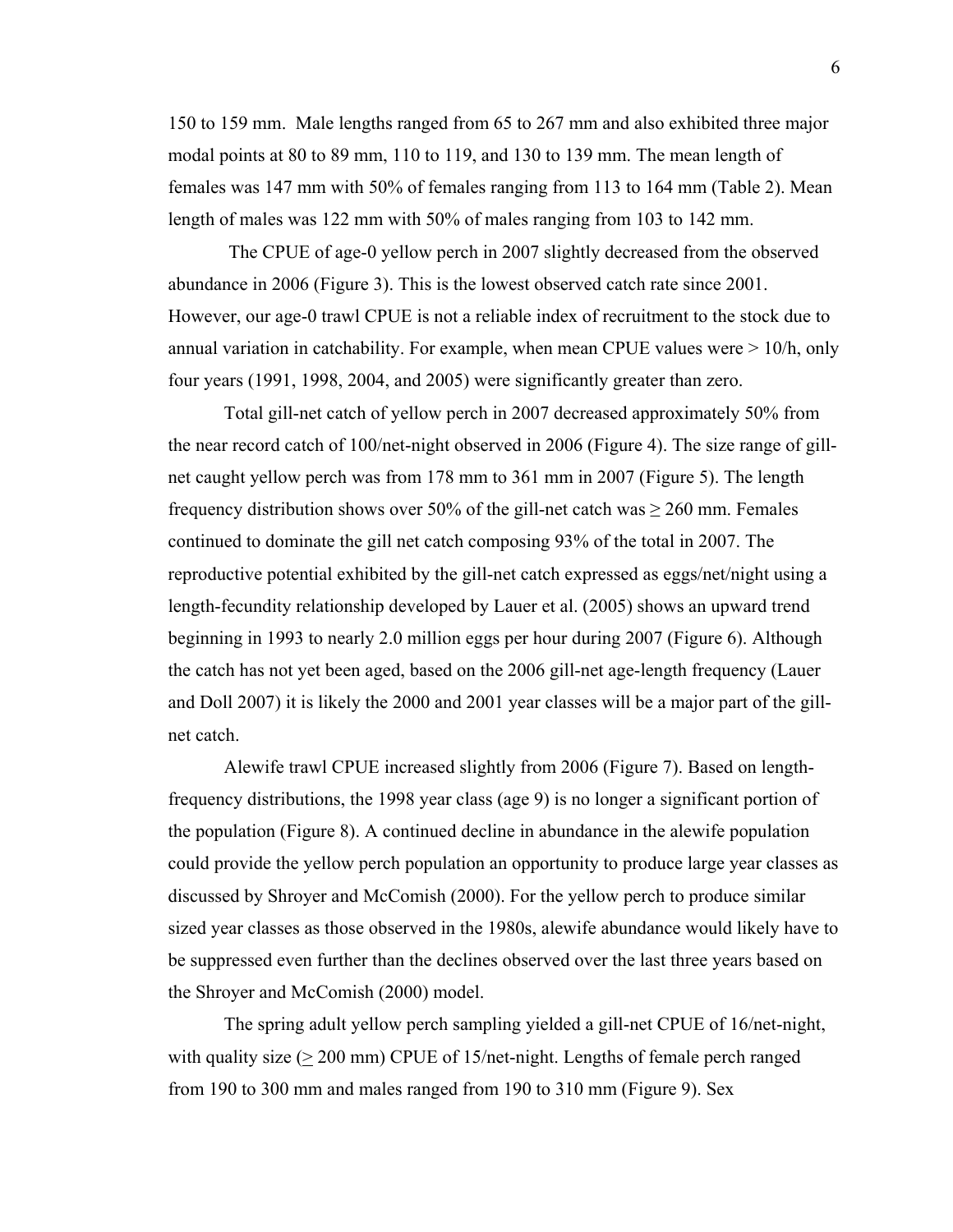Table 2. Length statistics from female and male yellow perch age  $\geq 1$  from June to August trawl catches in Indiana waters of Lake Michigan, 2007. *n* is number of fish measured, Mean is average length, Median is median length, Q1 is first quartile, and Q3 is third quartile.

| <b>Sex</b> |     |     | Mean (mm) Median (mm) |     |            |
|------------|-----|-----|-----------------------|-----|------------|
| Female     | 889 | 147 | 36                    | 113 | 164        |
| Male       | 465 |     | ∣ າ 1                 | 103 | $\Delta$ 2 |



Figure 3. Mean annual trawl CPUE of age-0 yellow perch from pooled sites in Indiana waters of Lake Michigan from 1975 to 2007. Only site K was sampled from 1975 to 1983; 1984 to 1988 data represent pooled sites M and K; and 1989 to 2007 data represent pooled sites M, K, and G. No trawling was conducted in 1982. Error bars for 1983 to 2007 are  $\pm$  2 SE.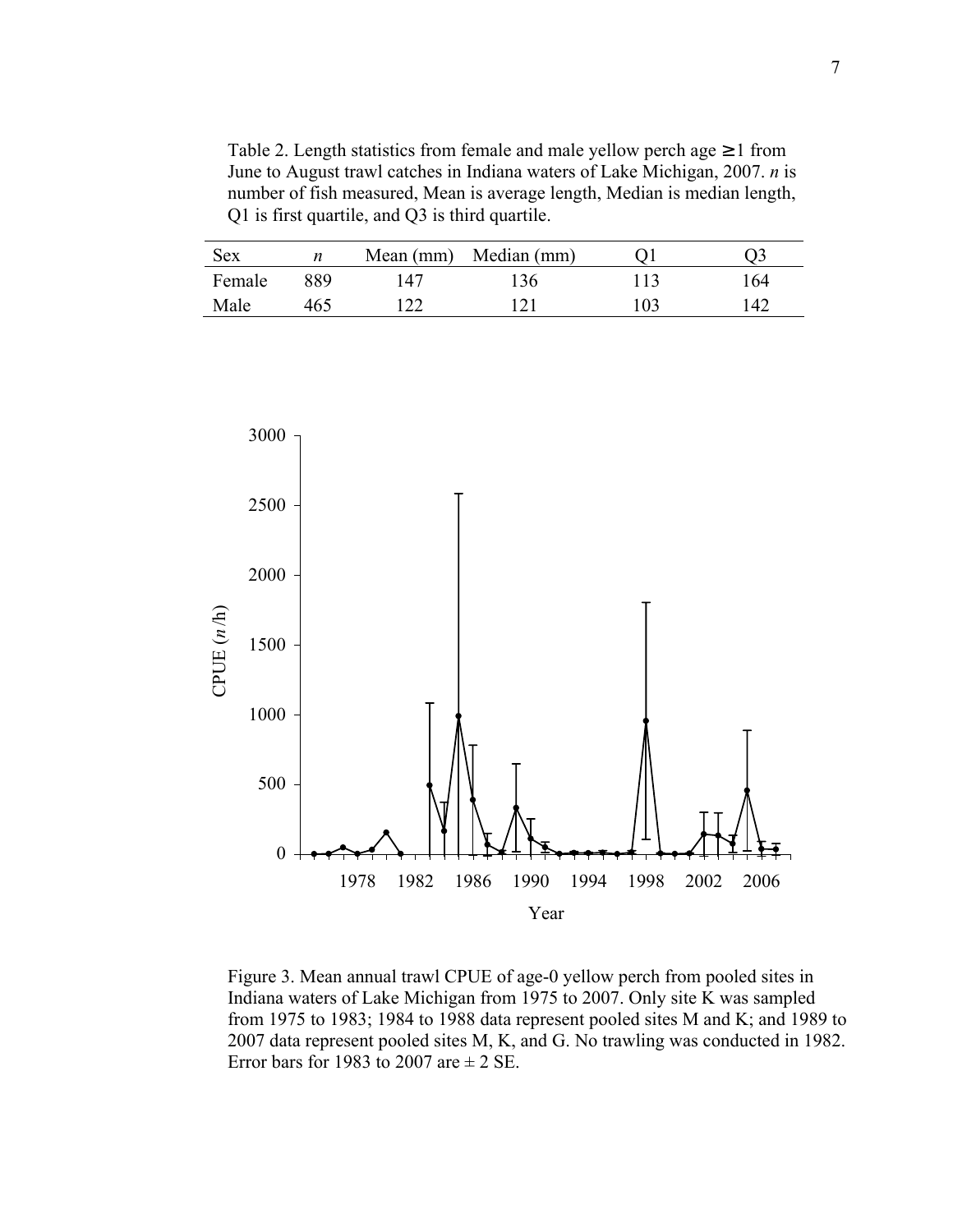

Figure 4. Mean annual gill net CPUE of yellow perch at 10 m, 15 m, and combined depths from pooled sites in Indiana waters of Lake Michigan from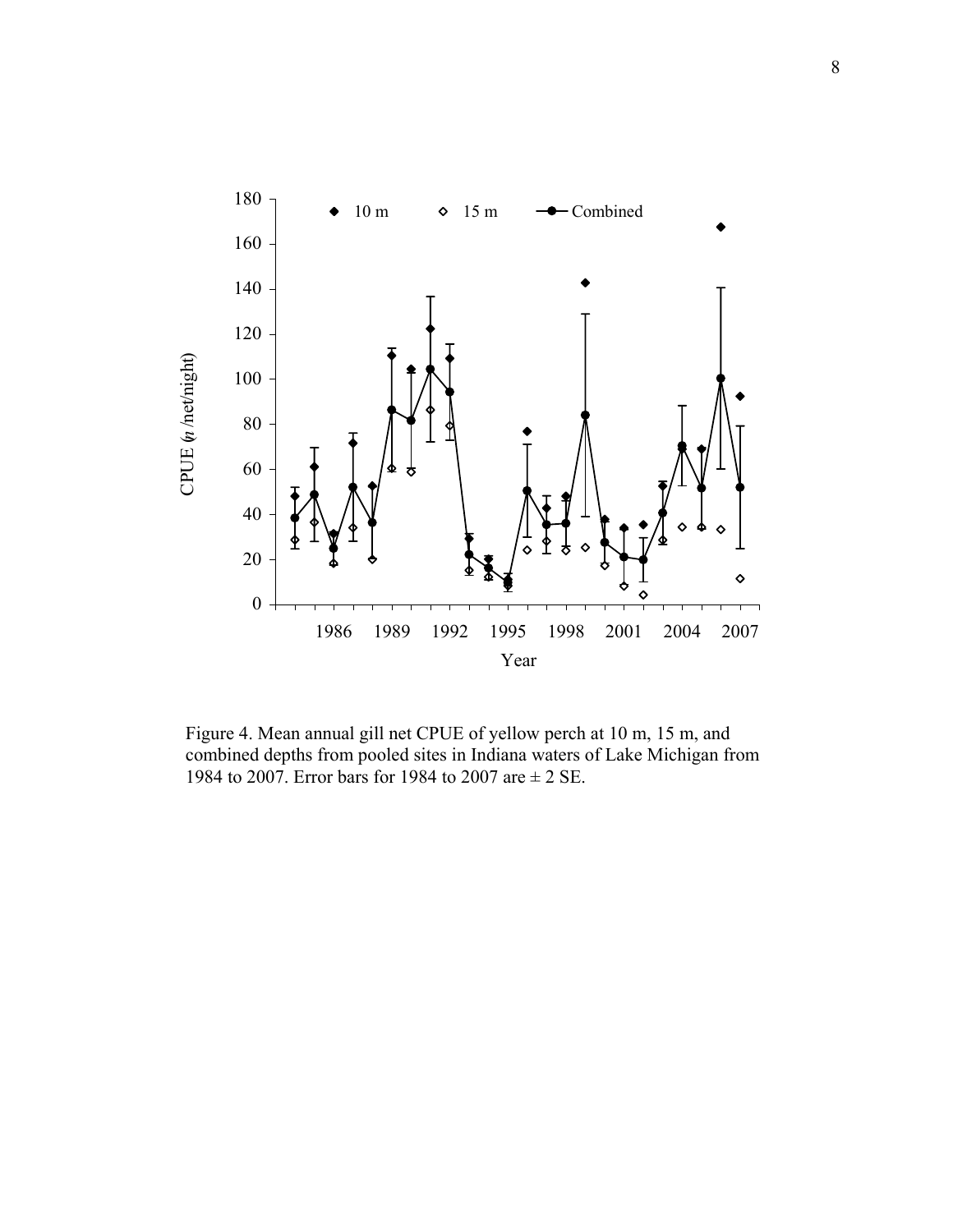

Figure 5. Length frequency and percent accumulated yellow perch from June to August gill-net catches in Indiana waters of Lake Michigan, 2007.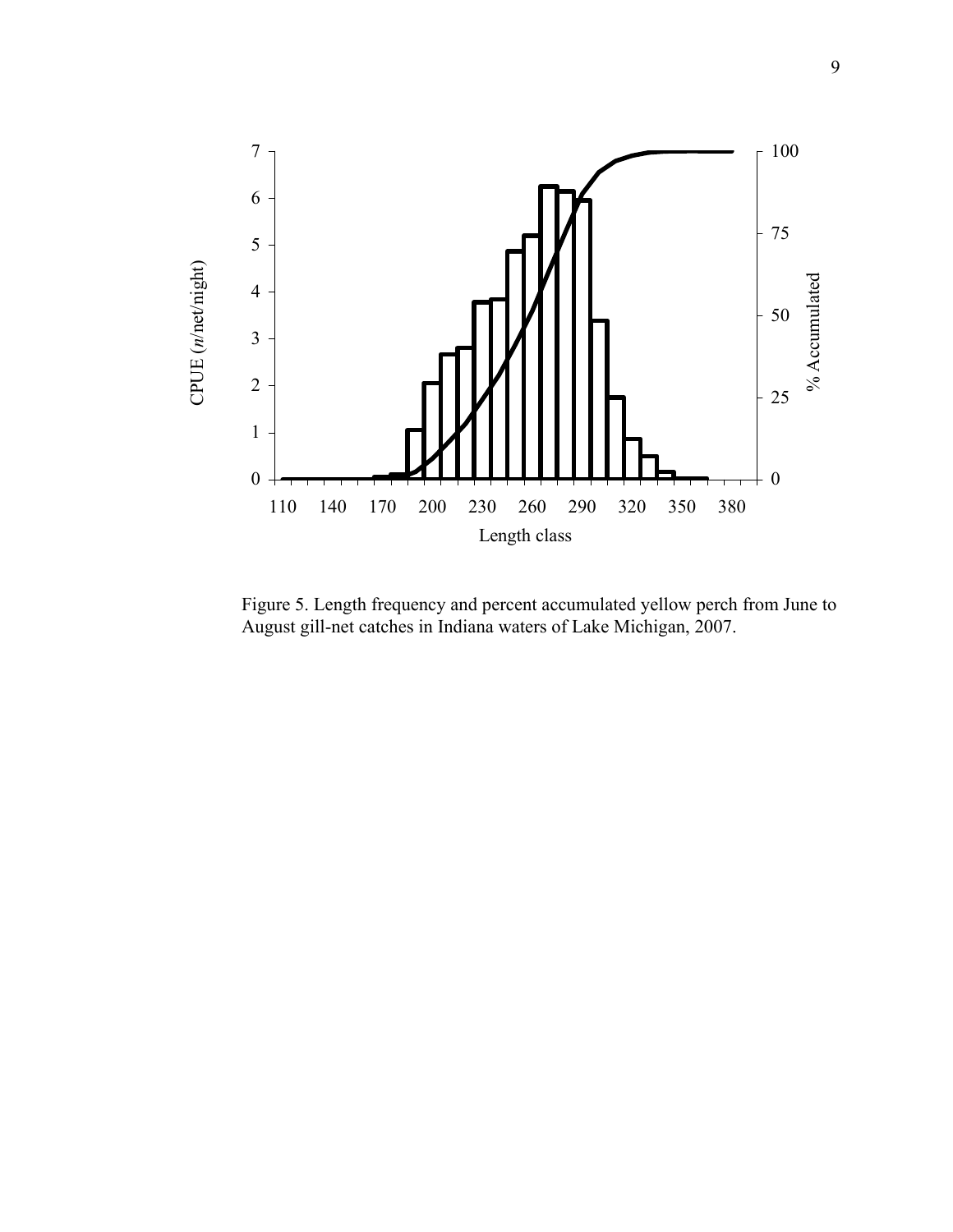

Figure 6. Yellow perch reproductive potential from gill-net catches in Indiana waters of Lake Michigan, 1993 to 2007. Trend line is best fit.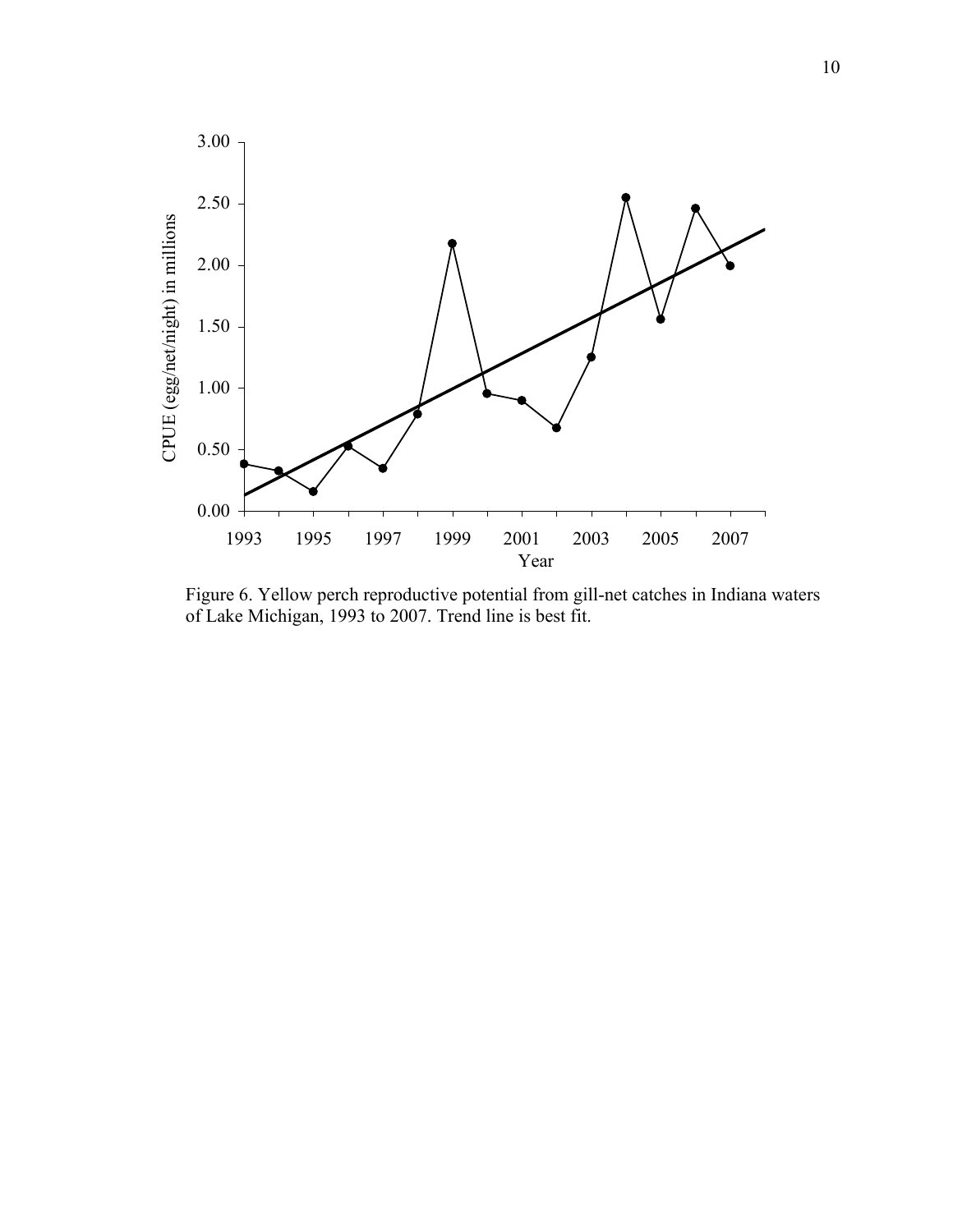

Figure 7. Mean annual trawl CPUE of alewives age  $\geq 1$  from pooled sites in Indiana waters of Lake Michigan from 1984 to 2007. The 1984 to 1988 data represent pooled sites M and K; the 1989 to 2007 data represent pooled sites M,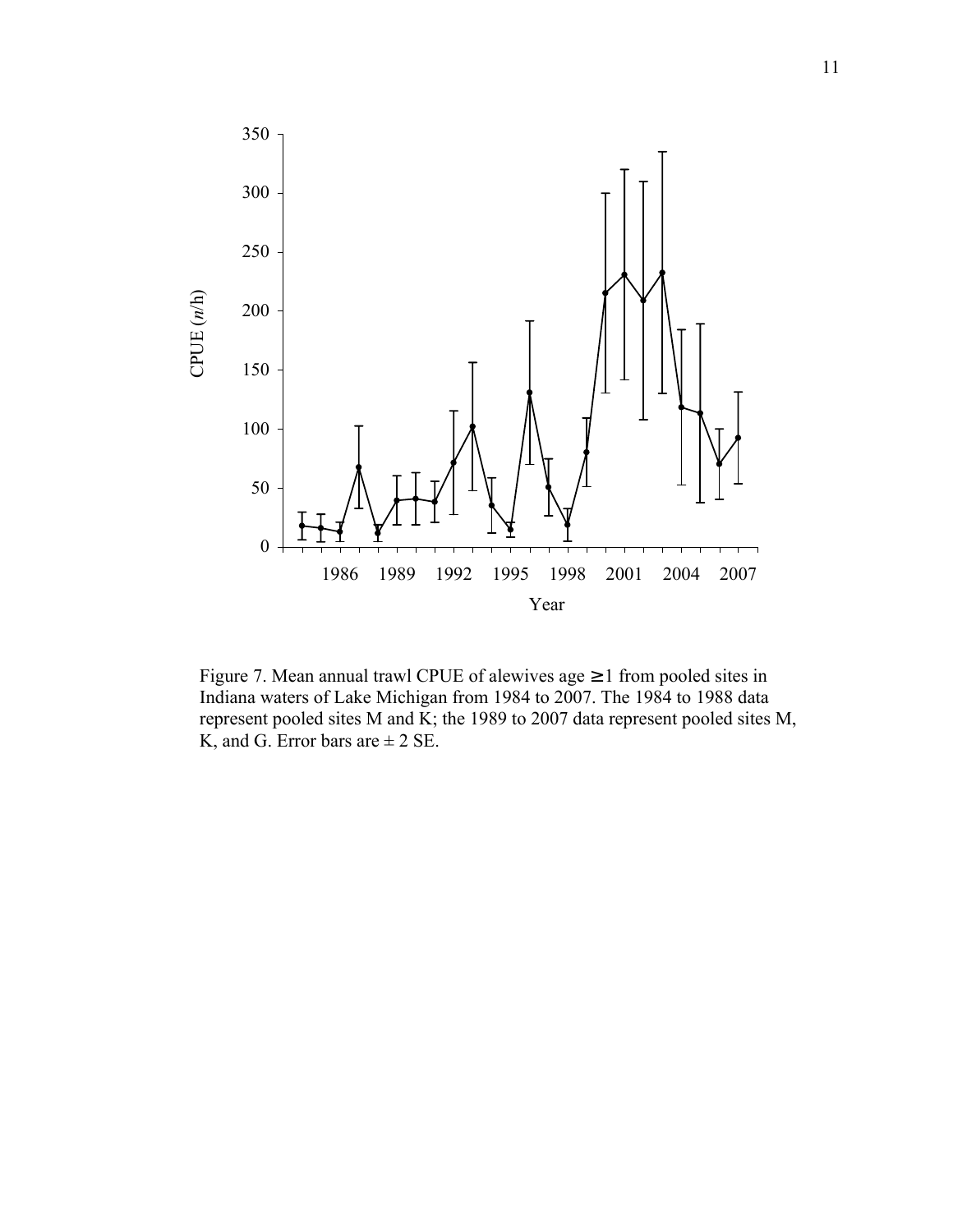

Figure 8. Length frequency distribution of alewives from June to August trawl catches in Indiana waters of Lake Michigan, 2001 to 2007.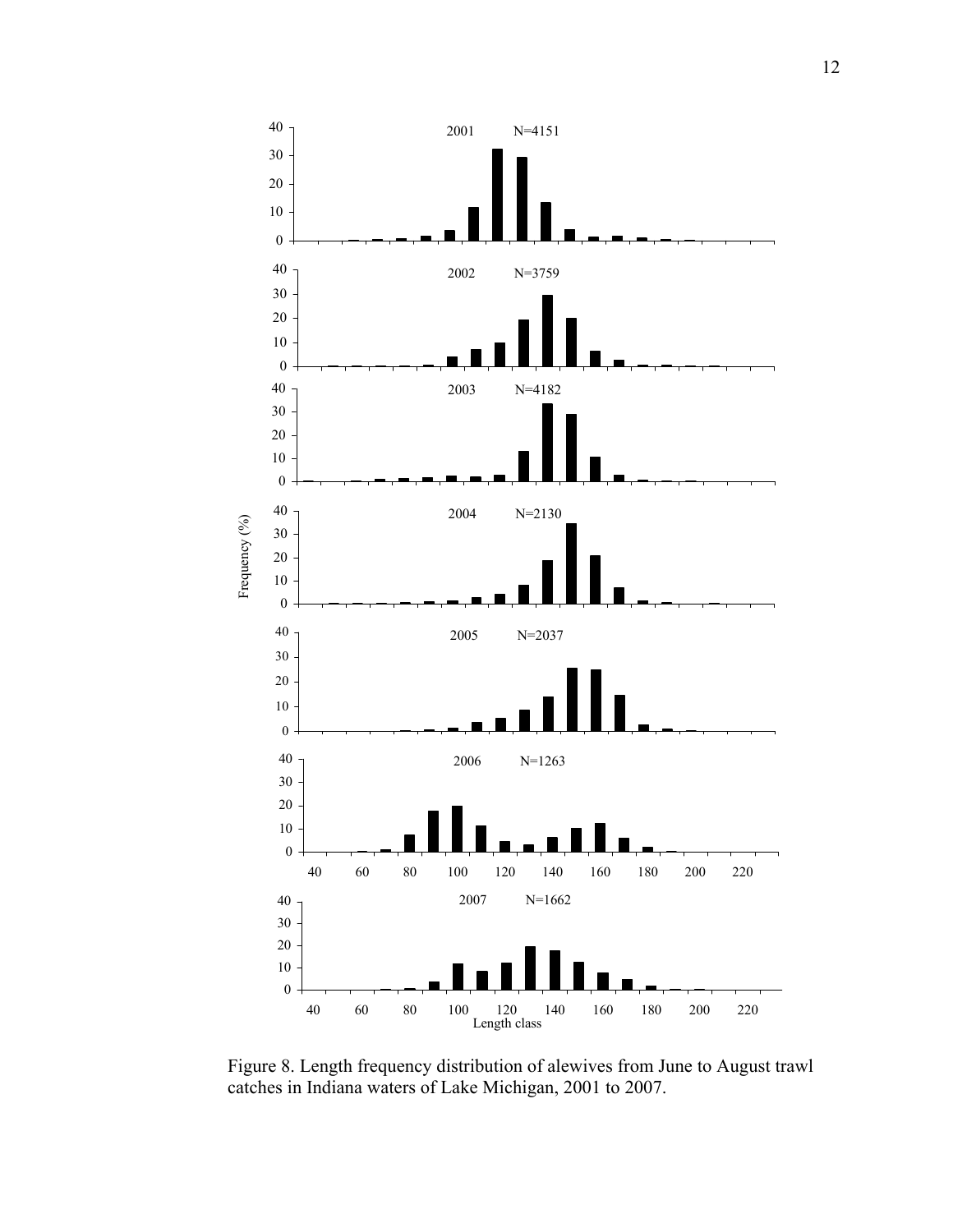

Figure 9. Length frequency distribution of female and male yellow perch age>1 from May gill-net catches in Indiana waters of Lake Michigan, 2007.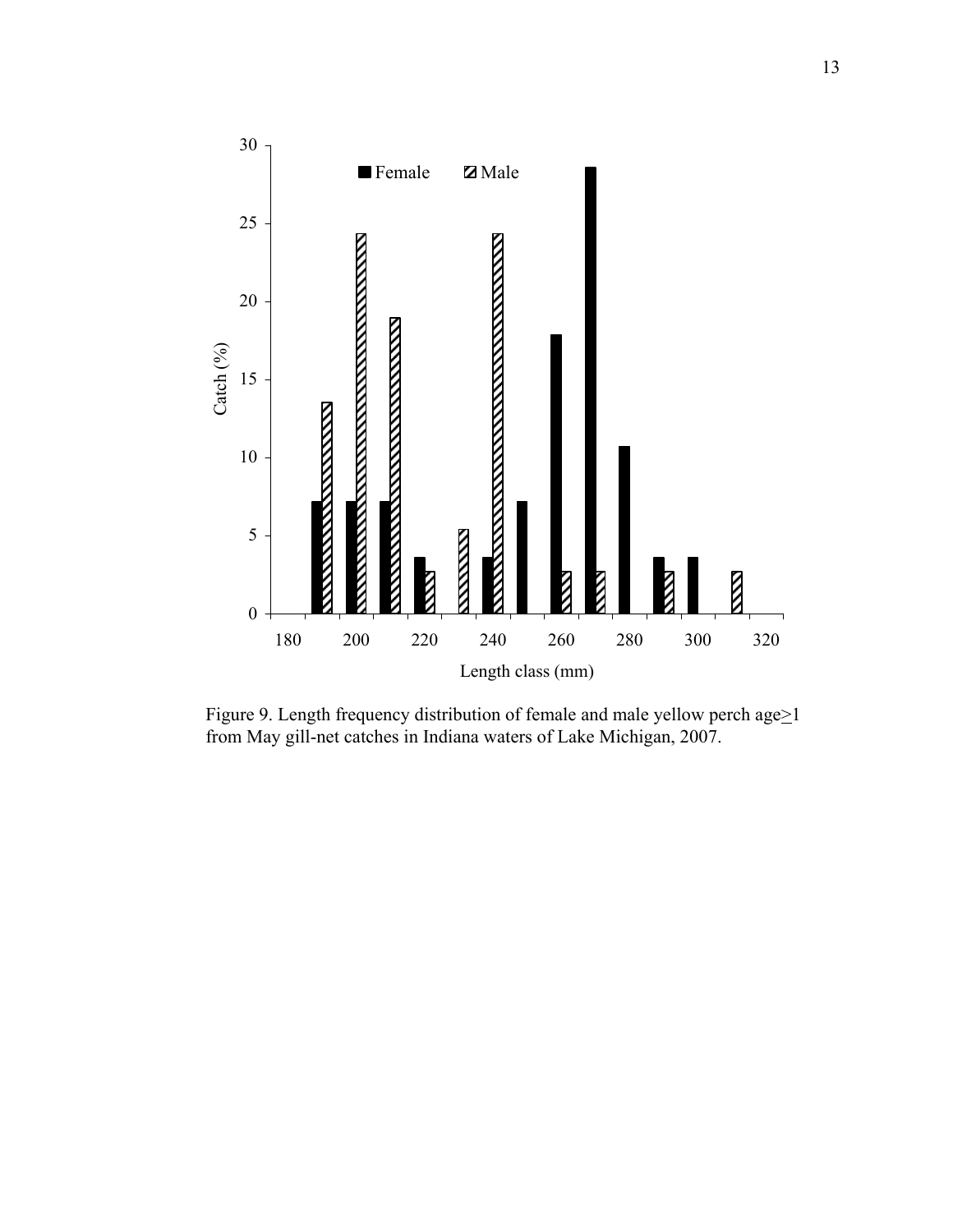ratio of females to males was nearly 50:50. Female yellow perch ranged from age 4 to 10 and males ranged from age 2 to 10 (Figure 10).

 The fall young-of-the-year sampling produced 302 age-0 yellow perch weighing 558 g (Table 3). Overall catch rate was 38/net-lift. The majority of the age-0 yellow perch were collected on the sand substrate (90.0%), during the day (98.7%) and at the 3 m depth contour (95.0%). However, it is important to note that nearly all (253) were collected in one net lift. No age-0 yellow perch were collected in the 20.0 and 25.0 mm stretch mesh.

## **Conclusions**

 Results of 2007 sampling in Indiana waters of Lake Michigan provided some evidence the yellow perch stock is trying to rebuild. Gill-net CPUE of stock sized yellow perch continues to be high. Furthermore, the reproductive potential of mature female yellow perch remains well above levels observed in the early 1990s as defined by eggs/net/night from gill-net catches. We continue to observe large yellow perch in the gill-net catches with dominance by females. These observations along with a continued reduction in alewife catch rates may allow for the building of the yellow perch population in the Indiana waters of Lake Michigan in the coming years.

 The experimental sampling of adult and age-0 yellow perch was successful. While it will be a few years before we can begin drawing inferences and constructing useful models, we can make some general conclusions for future sampling. Adult yellow perch sampling yielded relatively low catch rates, however they were predominantly quality size fish. At the time of sampling, the thermocline was deeper than 15 m and outside our sampling area. From this, we believe higher catch rates with increased sampling would not have occurred, as temperature does influence movement and behavior. The micromesh gill-net sampling could be improved. The larger stretch mesh (>16 mm) did not catch any age-0 yellow perch. It is recommended that the use of micromesh gill nets in the future only consists of 12 and 16 mm stretch mesh if sampling is done at this time of year (mid-September). It is also recommended that nets are set and ran during the day. With the exception of the catch in one daytime set during the day at site M, 88.9% of the remaining age-0 yellow perch were sampled during daytime sets. A more detailed analysis will be conducted after collaboration with the yellow perch task group.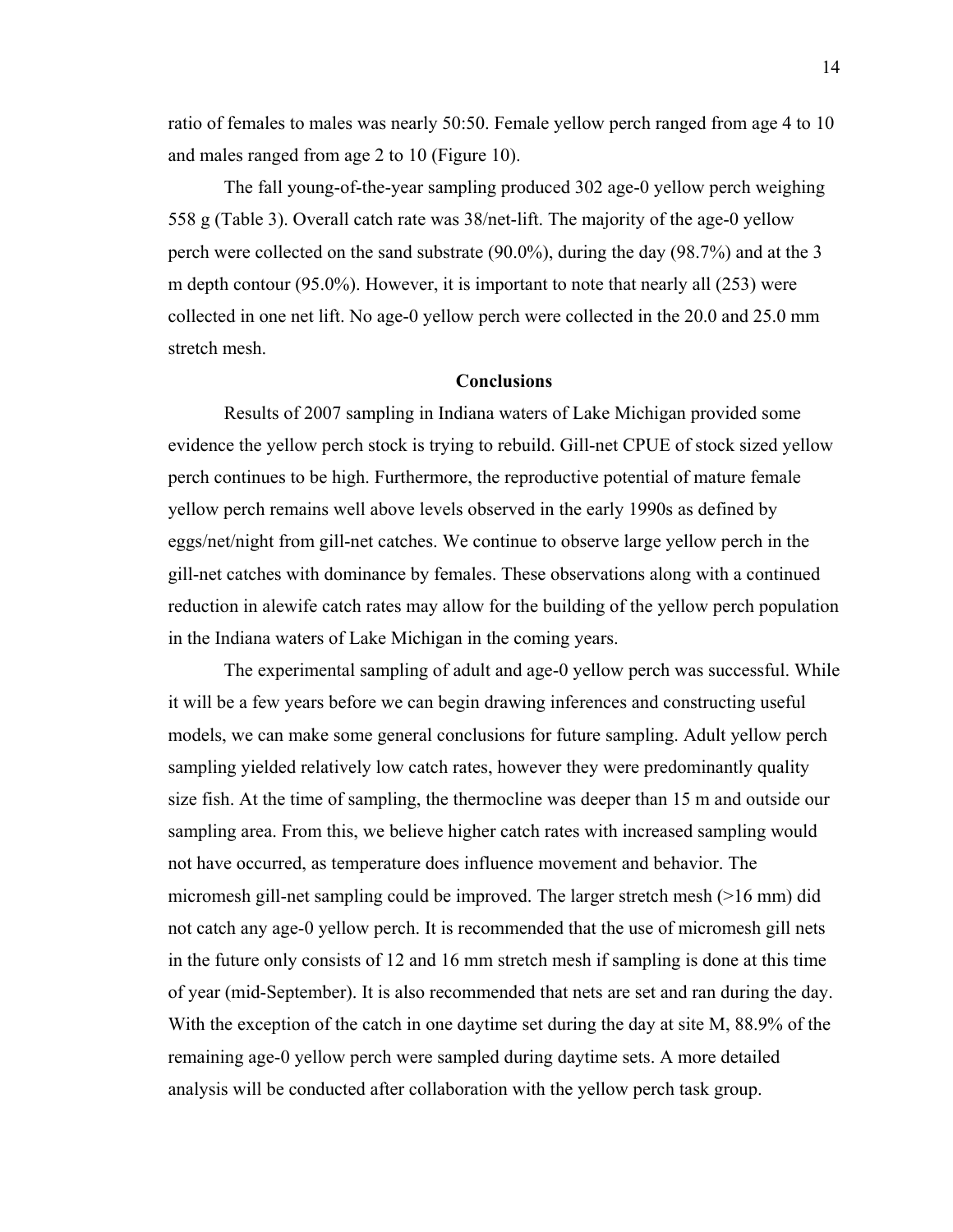

Figure 10. Age frequency distribution of female and male yellow perch from May gill-net catches in Indiana waters of Lake Michigan, 2007.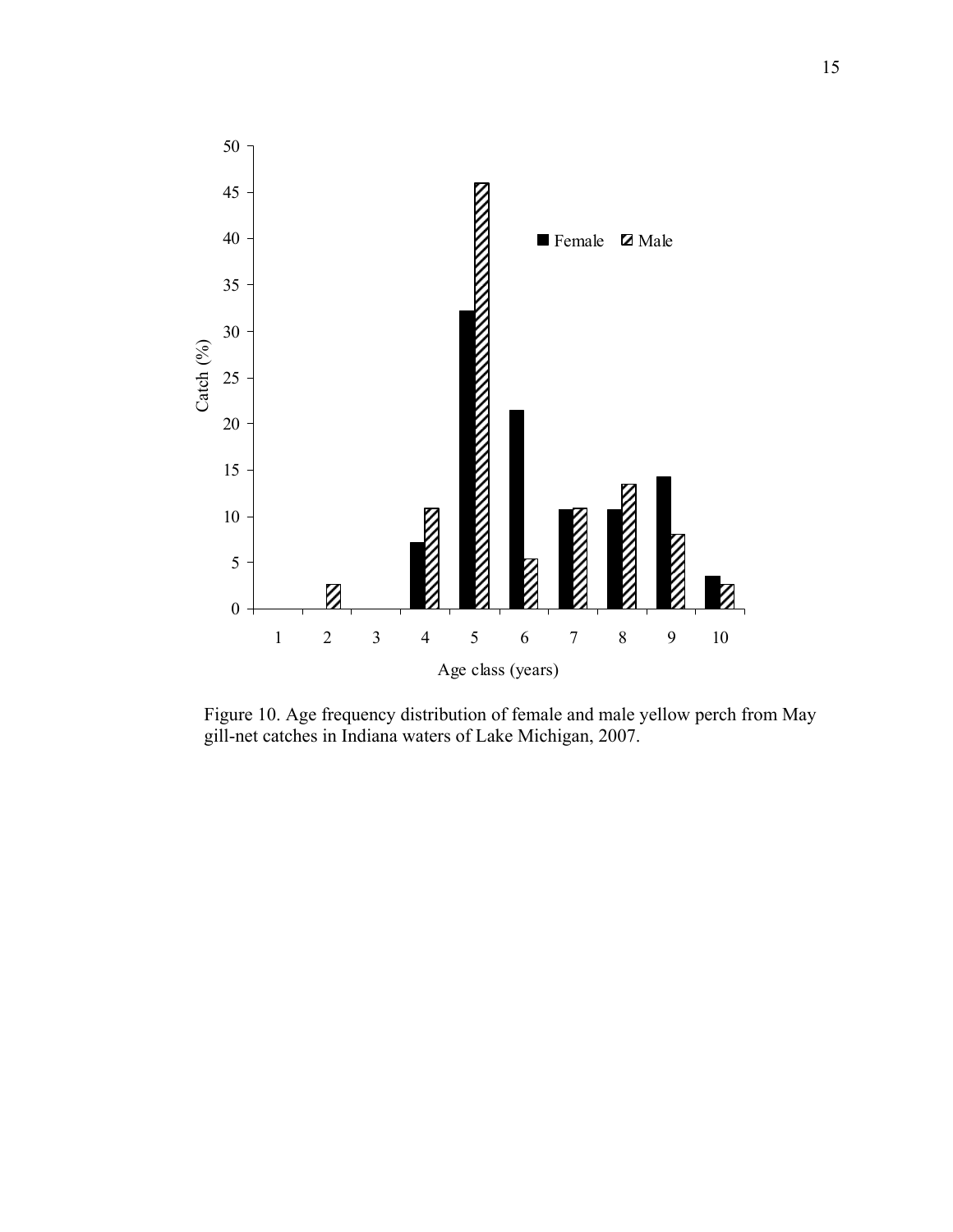| Site  | Period | Depth | Mesh Size (mm) | N              | Wt. $(g)$ |
|-------|--------|-------|----------------|----------------|-----------|
| K     | Day    | 3     | 12             | 24             | 42        |
| K     | Day    | 3     | 16             | $\overline{2}$ | 4         |
| K     | Day    | 5     | 12             | 3              | 6         |
| K     | Night  | 5     | 12             | 2              | 4         |
| M     | Day    | 3     | 12             | 253            | 460       |
| M     | Day    | 3     | 16             | 8              | 25        |
| M     | Night  | 5     | 12             | $\overline{2}$ | 3         |
| M     | Day    | 5     | 12             | 8              | 14        |
|       |        |       |                |                |           |
| Total |        |       |                | 302            | 558       |
|       |        |       |                |                |           |

Table 3. Micromesh gill-net catches of age-0 yellow perch in Indiana waters of Lake Michigan in 2007. *n* is the total number sampled in the individual sampling event.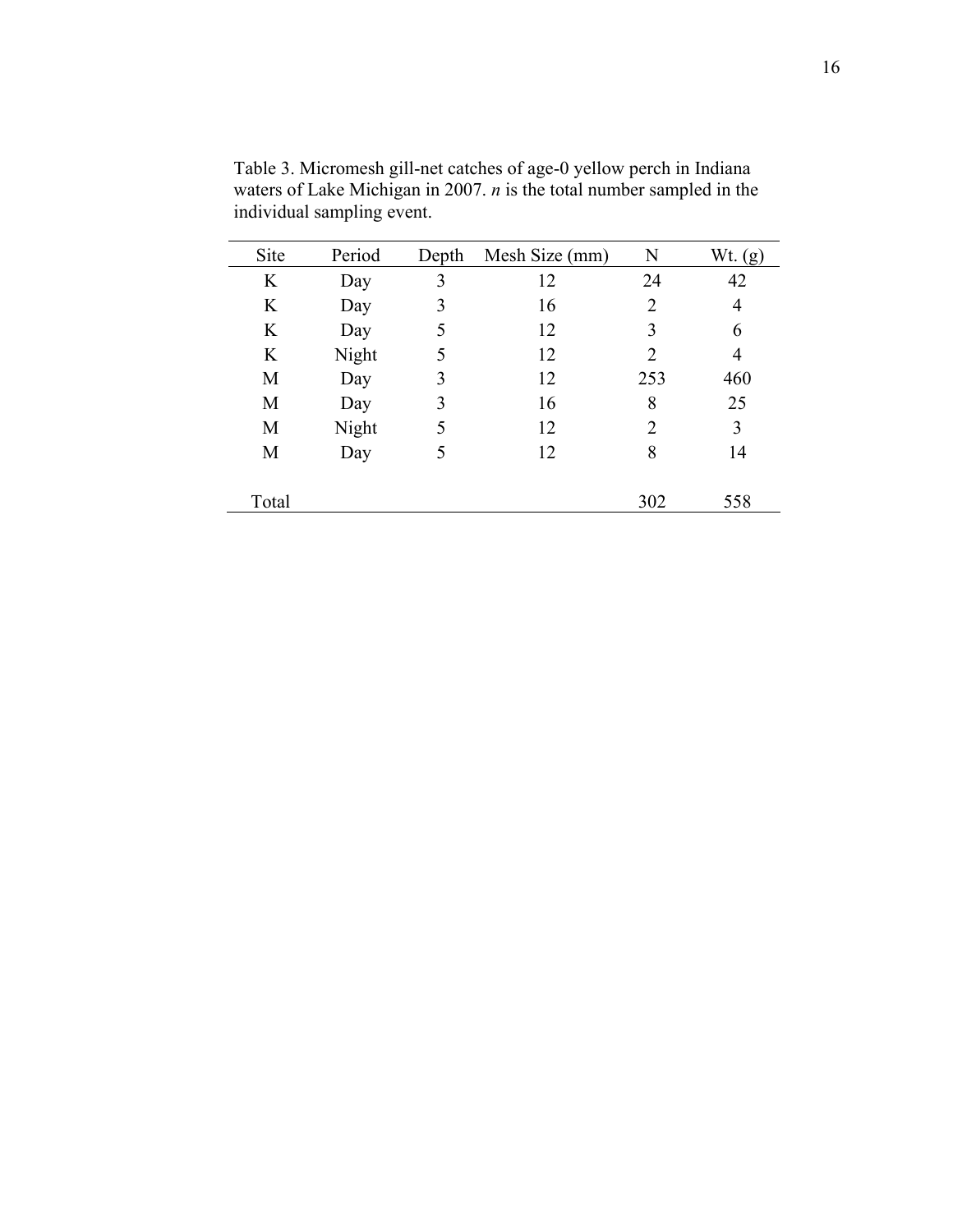#### **References**

- Lauer, T.E., and J.C. Doll. 2007. Final report: dynamics and models of the yellow perch in Indiana Waters of Lake Michigan and near-shore fish community characteristics. Report of Ball State University to Division of Fish and Wildlife, Indiana Department of Natural Resources, Indianapolis.
- Lauer, T. E., S. M Shroyer, J. M. Kilpatrick, T. S. McComish, and P. J. Allen. 2005. Yellow perch length-fecundity and length-egg size relationships in Indiana waters of Lake Michigan. North American Journal of Fisheries Management 25:791-796.
- Shroyer, S. M., and T. S. McComish. 2000. Relationship between alewife abundance and yellow perch recruitment in southern Lake Michigan. North American Journal of Fisheries Management 20:208-213.